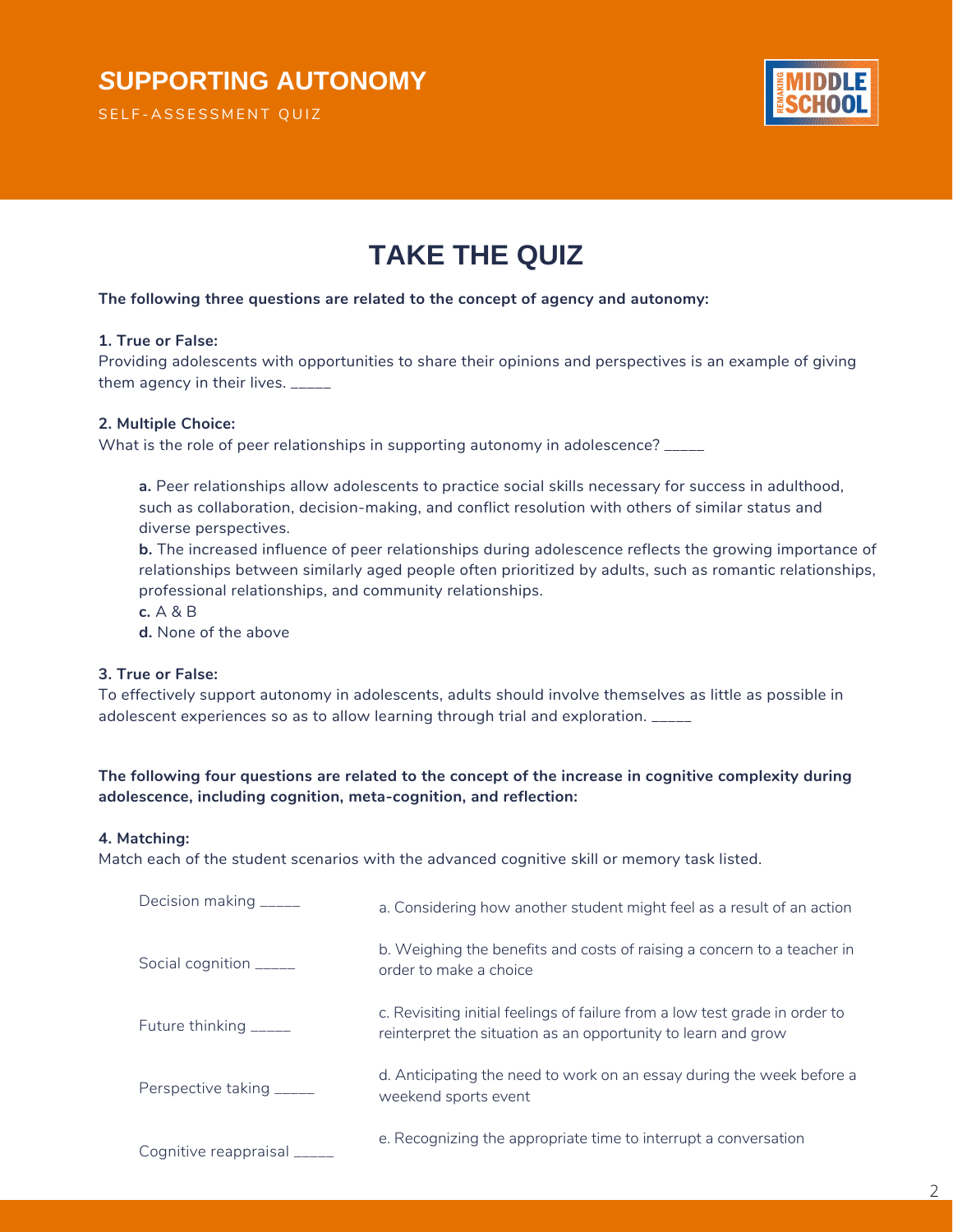SELF-ASSESSMENT QUIZ



## **5. True or False:**

Consistent practice of advanced cognitive skills strengthens the associated neural pathways in the brain. If children have related experience to practice these skills in early childhood, their brain will have the capacity to become efficient in executing these types of tasks.

## **6. True or False:**

People are able to accurately reflect upon their own actions from birth. As humans develop, their improved language and communication skills allow for more sophisticated expression of those reflections. \_\_\_\_\_

## **7. Multiple Choice:**

Which is an example of an adolescent exploring meaning and finding purpose? \_\_\_\_\_

- **a.** Pursuing a career interest related to their social and/or cultural values
- **b.** Learning their unique roles within their families, communities, and the broader society
- **c.** Challenging or questioning the status quo
- **d.** All of the above

## **The last two questions are related to the concepts of self-regulation and risk-taking:**

### **8. True or False:**

Adolescents are less able to self-regulate than adults. \_\_\_\_\_

### **9. Multiple Choice:**

Which factors increase the likelihood of adolescent risk taking? \_\_\_\_\_

- **a.** Social recognition
- **b.** Novelty
- **c.** Thrill or excitement
- **d.** All of the above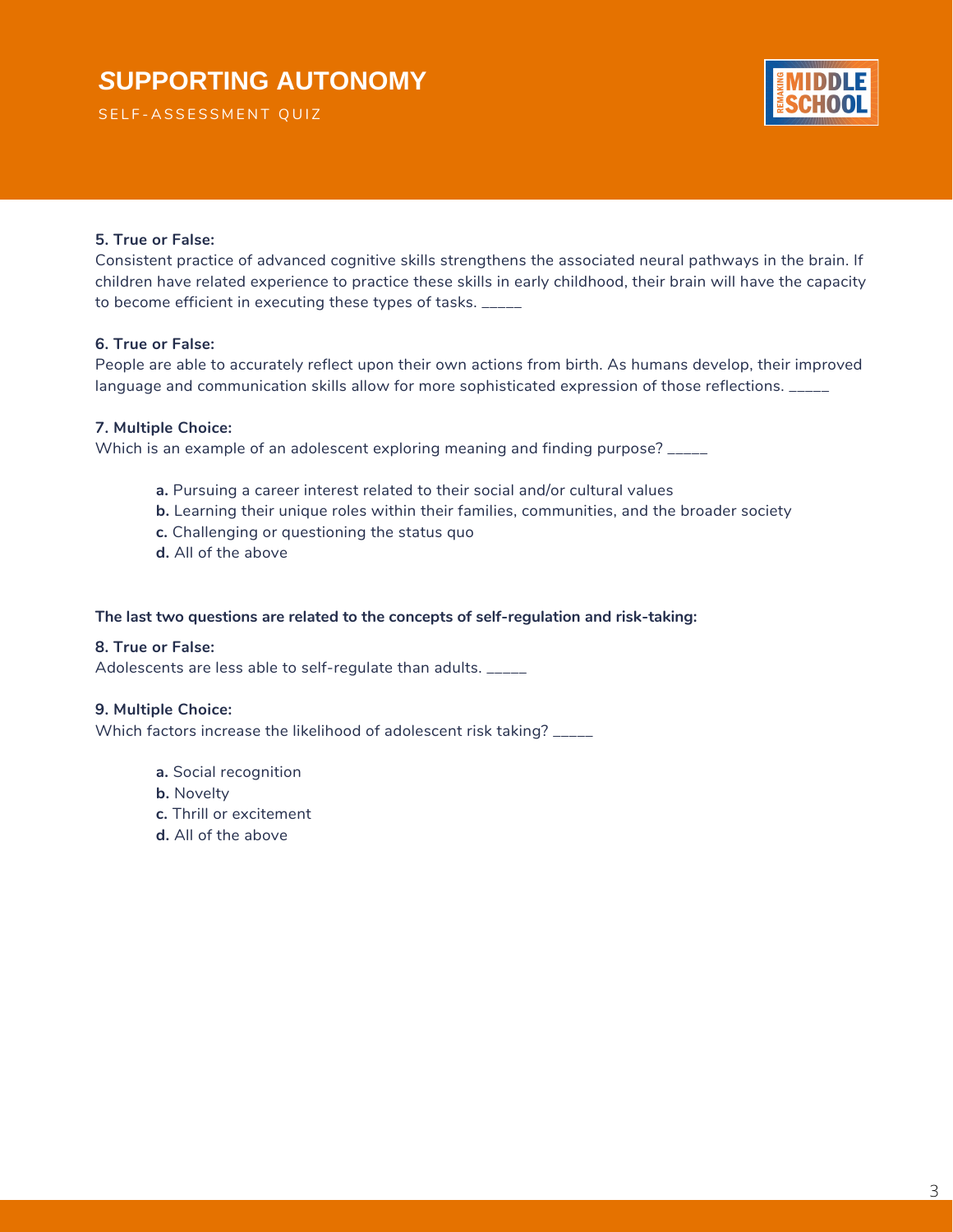SELF-ASSESSMENT ANSWER KEY



## **ANSWER KEY**

#### **The first three questions were related to the concept of agency and autonomy.**

**Research Principle 1:** Adolescents seek opportunities for agency where they can influence decisions that shape their lives, such as how they spend their time. Compared to younger children, adolescents are able to spend more time with peers without adult supervision. However, support, communication of consistent expectations, and monitoring of activities and emotional functioning by adults are essential as adolescents become more independent.

#### **1. Question (True or False):**

Providing adolescents with opportunities to share their opinions and perspectives is an example of giving them agency in their lives.

**Answer: False.** To have agency is to have the power and capability to produce an effect or exert influence. Adolescents seek opportunities for agency where they can decide how they spend their time, and influence other decisions that shape their lives. This is an example of student voice which is important, but not enough to support agency. A more complete example of supporting autonomy involves increasing opportunities for adolescents to take action on their opinions and decisions in their home, school, and community.

Example scenario: A class of sixth graders are having trouble with social conflict. They've been complaining that some of their classmates are rifling through one another's backpacks, harassing one another to reveal their grades and spreading mean gossip. As a solution, the teachers have the students collectively list the problems that are most troublesome to them. Then the teachers discipline the students they believe to be most involved. The teachers promote agency by having students lead the discussion; the adults should only intervene if the conversation veers wildly off course. Their default is to promote student agency.

#### **2. Question (Multiple Choice):**

What is the role of peer relationships in supporting autonomy in adolescence?

**Answer: (c.) A & B.** Increased expectations of and desire for independence from adults further elevate the importance of peers. Throughout the middle school years, same-sex friends account for an increasingly larger proportion of adolescents' perceived primary social network, and friends begin to equal or surpass parents as sources of support and advice to adolescents in many aspects of life. The changes in brain structure and function that occur during adolescence increase adolescents' tendency to engage in activities that create positive feelings they associate with their peer group.

Example scenario: A student hears two classmates talking privately in the hallway about her best friend. She decides to secretly videotape them so she can "prove" that they called her best friend an annoying loser with no friends. Then, because she considers herself a loyal friend, and because she believes her best friend should know that these two girls aren't true friends, she sends the video to her friend. A counselor recognizes that the girl who taped the private conversation thought she was doing the right thing, not spreading meanness. Out of curiosity, she asks a roomful of students if they thought the girl did the right thing. They all say yes. The counselor then asks the students to consider how sending the video spreads the mean comments to the target rather than shielding the target from the mean comments. Her students get the concept almost immediately, and the teacher realizes that she's dealing with a social skills deficit, not an empathy deficit.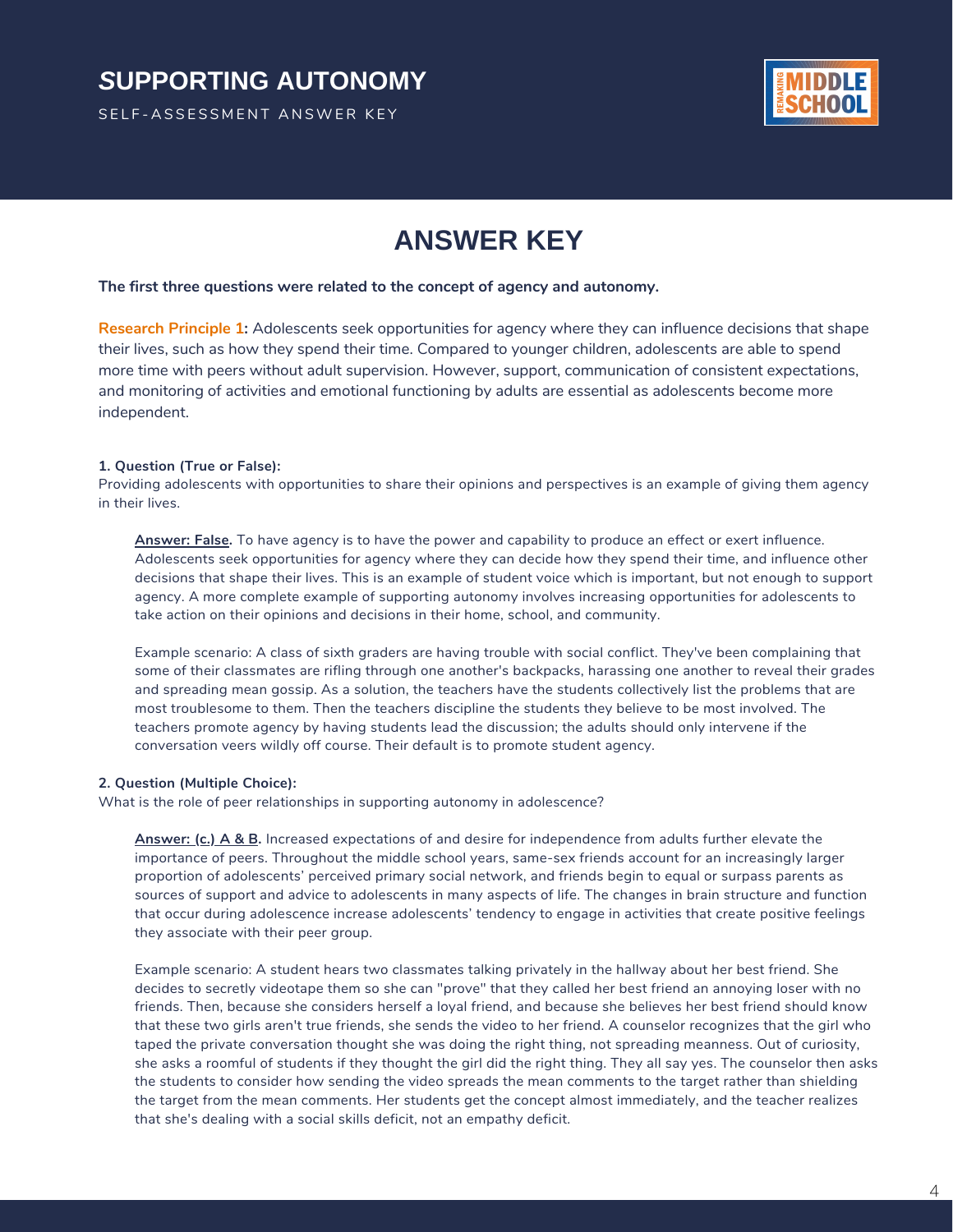SELF-ASSESSMENT ANSWER KEY



#### **3. Question (True or False):**

To effectively support autonomy in adolescents, adults should involve themselves as little as possible in adolescent experiences so as to allow learning through trial and exploration.

**Answer: False.** Compared to younger children, adolescents are able to spend more time with peers without adult supervision. However, support, communication of consistent expectations, monitoring of activities, collaborative reflection and problem-solving, and emotional functioning by adults are essential as they become more independent. Adults should scaffold their support and guidance to ensure that adolescents develop the knowledge and skills necessary to support their own autonomy.

Example scenario: At a parent-teacher conference, the parent of a 6th grader is exasperated that their child is not completing homework. The parent says, "He's in middle school now! Should I really have to check his planner every night?" The teacher arranges a meeting with the student's key influencers, including his other teachers, school counselor, and football coach. The team explains to the parent that although the student should be taking on more ownership of his learning, that isn't something he magically develops the first day of middle school. Instead, his parent can support the development of these skills by: sitting down with him to check his planner together at the same time each evening, setting up a quiet place to complete assignments, and sticking with these routines consistently until the student can independently check his planner and begin his assignments on his own. Then the parent can continue to provide support by checking in, monitoring grades with their child, and helping their child set and work toward reasonable academic goals.

### **The following four questions were related to the concept of the increase in cognitive complexity during adolescence, including cognition, meta-cognition, and reflection.**

**Research Principle 2**: Adolescents are in a stage of development during which the brain becomes more specialized and efficient. Learning experiences and environmental influences play key roles in this process. As the brain becomes more interconnected during adolescence, young people are increasingly able to engage in adult levels of complex cognition, such as abstract reasoning, future thinking, and social cognition. The ability to form memories and reflect on the accuracy of those memories continues to improve during adolescence. Adolescents become better able to assess their own learning, allowing more time for additional information gathering and review. In addition, social and emotional development involves exploring meaning and finding purpose during adolescence.

#### **4. Question:**

Match the student scenarios with the advanced cognitive skill or memory task listed.

#### Answers:

- Decision making: (b.) Weighing the benefits and costs of raising a concern to a teacher in order to make a choice
- **Social cognition: (e.)** Recognizing the appropriate time to interrupt a conversation
- Future thinking: (d.) Anticipating the need to work on an essay during the week before a weekend sports event
- Perspective taking: (a.) Considering how another student might feel as a result of an action
- Cognitive reappraisal: (c.) Revisiting initial feelings of failure from a low test grade in order to reinterpret the situation as an opportunity to learn and grow

As the brain becomes more interconnected during adolescence, young people are increasingly able to engage in adult levels of complex cognition (e.g. abstract reasoning, future thinking).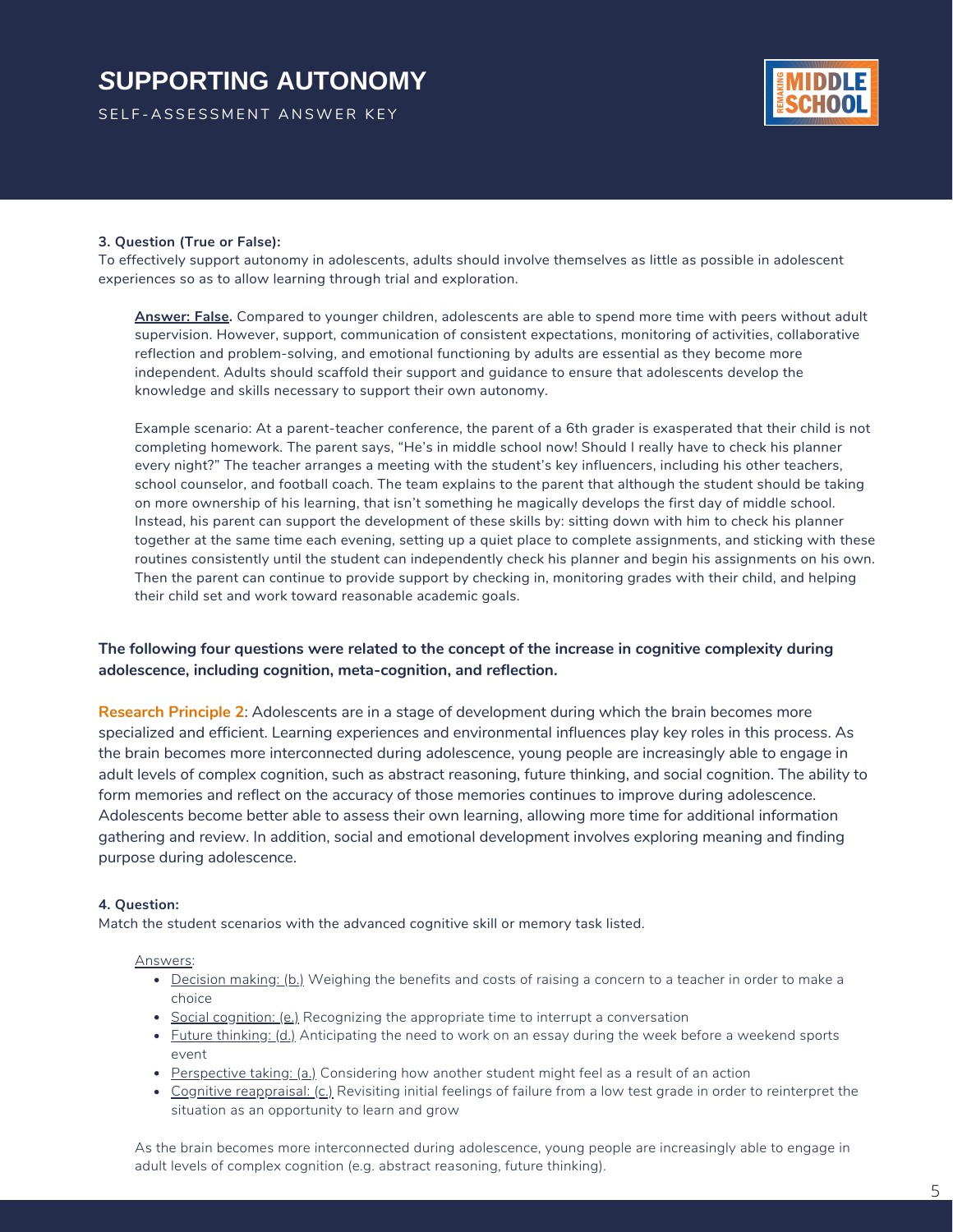SELF-ASSESSMENT ANSWER KEY



#### **5. Question (True or False):**

Consistent practice of advanced cognitive skills strengthens the associated neural pathways in the brain. If children have related experience to practice these skills in early childhood, their brain will have the capacity to become efficient in executing these types of tasks.

Answer: False. Experts once believed that the period between infancy and early childhood was the only stage of life associated with increased brain plasticity. But recent evidence shows that the brain goes through a second period of plasticity in the adolescent years, as it prepares for adulthood and autonomy. When adolescents have opportunities to develop advanced cognitive (higher-order) thinking skills, the neural pathways associated with those pathways are more likely to develop and mature. Without these opportunities, adolescents could have more difficulty engaging in these types of advanced cognitive skills as adults, just as an athlete would need to exert more effort to win a game without prior practice.

Example scenario: A group of adults chaperoning a middle school dance were discussing math homework. "I don't get this 'new math.' I don't know how to help my daughter with her homework anymore." A teacher, also chaperoning the dance, overheard and decided to speak up. She explained that this "new math" is designed to help build conceptual understanding so that, instead of blindly following steps, students develop number sense and understand what's actually happening in a problem.

Practicing a variety of possible approaches instead of one standard algorithm equips them with many possible ways to solve any problem. This allows them to make choices about how to tackle a problem, even when no particular approach is designated. Rather than having to follow a teacher, then, students will be equipped to analyze any problem and make a decision about how to proceed. Although the parents didn't necessarily seem more comfortable with their children's homework assignments after this conversation, they did at least begin to understand why the work was more open-ended than they were used to.

#### **6. Question (True or False):**

People are able to accurately reflect upon their own actions from birth. As humans develop, their improved language and communication skills allow for more sophisticated expression of those reflections.

Answer: False. Autonomy is dependent on an individual's capacity to reflect on the results of previous decisions and actions to inform their next steps. The ability to form memories and reflect on the accuracy of those memories continues to improve during adolescence. Adolescents become better able to assess their own learning, allowing for more time for additional information gathering and review.

Example scenario: Mr. Williams, a middle school teacher, builds time for student reflection into the end of every class as aligned to learning objectives for the day. This was an unfamiliar process for students at the start of the school year, but Mr. Williams was clear to explain why reflecting on one's learning is important and how one can approach it, including providing structures for whole-group and peer-to-peer discussion, sharing prompting questions, and modeling reflective, thoughtful responses. Mr. Williams emphasized to students that all learners can find things difficult at times and better understand their own learning process. Over time, the reflection process became an honored routine for the classroom community and one that the students used to drive their learning and advocate for their learning needs.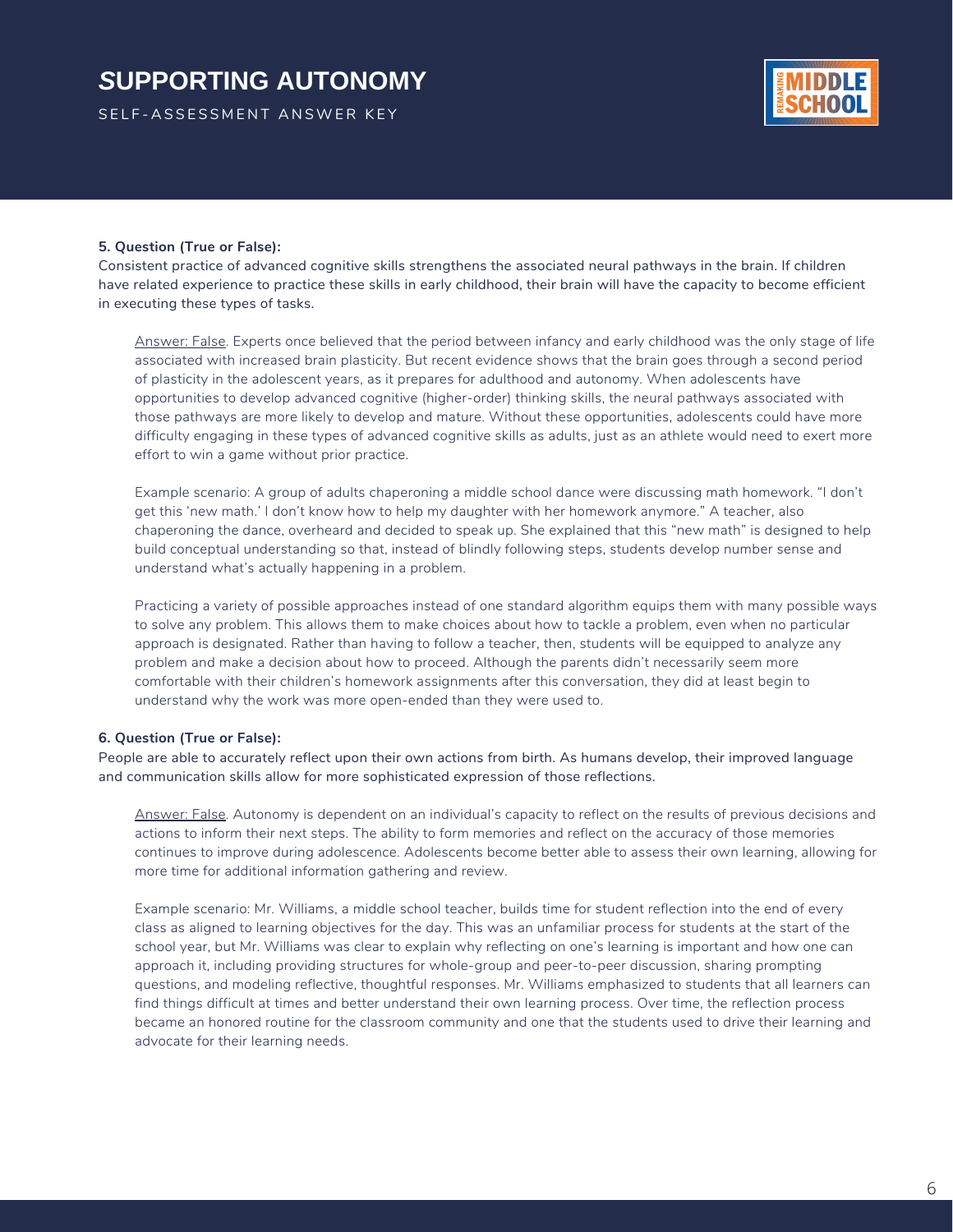SELF-ASSESSMENT ANSWER KEY



#### **7. Question (Multiple Choice):**

Which is an example of an adolescent exploring meaning and finding purpose?

Answer: (d.) All of the above. For adolescents, the social and emotional development necessary for supporting autonomy involves exploring meaning and finding purpose; sometimes this development is at odds with institutional structures and expectations. Having purpose is having an overriding commitment to something bigger than ourselves. This commitment provides a sense of stability and meaning in our life. Adolescents are developing their own adult identities, trying to understand their roles and contributions in social contexts and communities. This identity development continues into adulthood, as we have more diverse and meaningful experiences.

Example scenario: A large group of students had concerns that their school dress code was unequal between boys and girls, and unevenly enforced for different groups and body types. In an effort to express their feelings, they gathered signatures of 240 students and gave their signed petition to the school leadership. The school leadership team, instead of feeling challenged by this, was eager to welcome dialogue with the students and respect the ownership the students brought as they raised valid concerns with the school's policy. This led to policy changes that were more inclusive while still meeting the needs of both the school and the students.

#### **The last two questions are related to the concepts of self-regulation and risk-taking.**

**Research Principle 3**: While adolescents are still developing self-regulatory systems, their expression of selfregulatory skills depends on context and learning opportunities. Adolescents are more sensitive to some types of rewards, such as social recognition, than adults and younger children. The transition from childhood into adolescence is associated with an increased sensitivity to social evaluation, including feelings of belonging, acceptance, admiration, and respect. Adolescents are more likely to engage in both positive and negative forms of risk taking, especially if peers support that behavior.

#### **8. Question (True or False):**

Adolescents are less able to self-regulate than adults.

Answer: False. Adolescents (individually and as a group) simply consider varying priorities and weigh those differently than adults may, depending on the context. The ability to manage emotions and behavior in line with the expectations of a situation and long-term goals – a skill known as self-regulation – allows humans to adapt to a variety of circumstances or challenges of an increasingly complex and interconnected world. While adolescents are still developing self-regulatory systems, their expression of self-regulatory skills depends on context and learning opportunities. Adolescents face progressively more and consequential responsibilities and higher expectations from family, school, community, and broader society to make decisions that will orient them toward "who they want to be," which makes the maturation of self-regulation skills necessary.

Example scenario: To develop her students' self-regulatory skills and help them take greater ownership of their learning, Ms. Jones taught her students a system of goal-setting practices to help them self-monitor their learning goals over time. The practices included opportunities for planning and reflection whereby students could assess their choices in light of their future goals. Students could then prepare ahead for times when they might be tempted to make a choice for short-term gain that might put their long-term goals at risk. Ms. Jones also encouraged students to communicate their goals with their peers in order to build a community of shared support for one another's goals and learning needs.